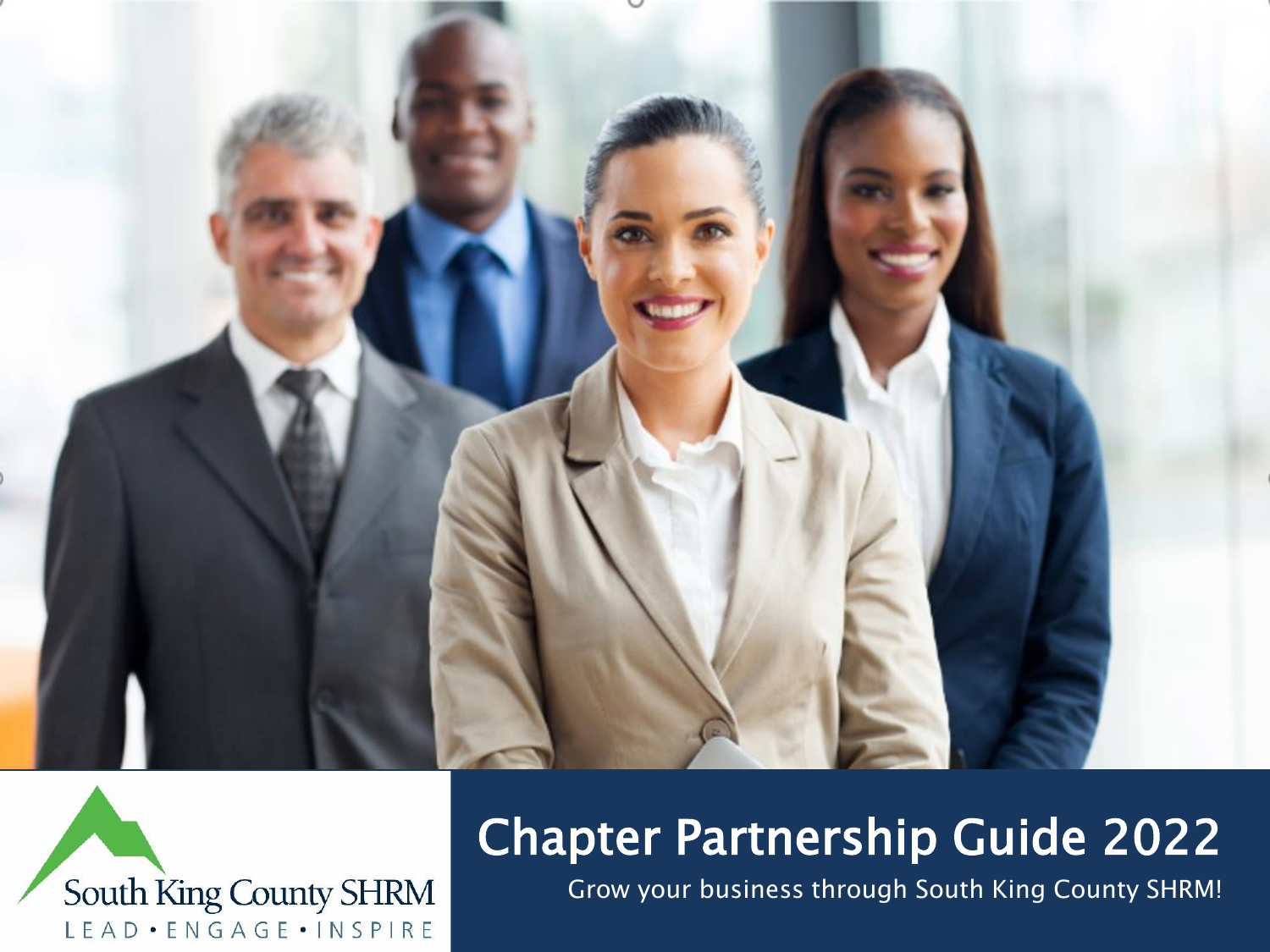# Why Partner with South King County SHRM?

Connecting Your Business To Potential New Business

**South King County SHRM** is a local chapter of the Society for Human Resource Management (SHRM). A key part of SHRM's mission is to advance the human resource profession and the capabilities of all human resource professionals to ensure that HR is an essential and effective partner in developing and executing organizational strategy. South King County SHRM was founded in 1985. Our purpose is to provide educational, informational and networking opportunities to human resource professionals in the South King County area.

Our members either live or work in our geographic area, so our membership includes HR professionals from **South Tacoma to North Seattle**! This results in a diverse and dynamic population. Our local programs, along with our affiliations with the Northwest Human Resource Management Association (NHRMA), Washington State SHRM, and SHRM, provide our members with a wealth of resources.

**We invite you to be part of our organization by taking advantage of our marketing and sponsorship opportunities!**

**We will give you as many opportunities as possible to partner with our members so you will get a positive return on your investment**

### Direct Benefits

- ✓ *Support continuing education within our industry*
- ✓ *Network, network, network*
- ✓ *Position your organization as a thought leader in the industry*
- ✓ *Amplify your company's image and reputation*
- ✓ *Target specific audience*
- ✓ *Increase revenue*

### Our Members

South King County SHRM represents over 500 human resource professionals in the greater South King County area, from entry-level HR to Directors and VPs, consultants, business professionals, suppliers and students.

> See our website at [www.southkingcountyshrm.org](http://www.southkingcountyshrm.org/) or email [SouthKingCountySHRM@gmail.com](mailto:SouthKingCountySHRM@gmail.com) to sign up.